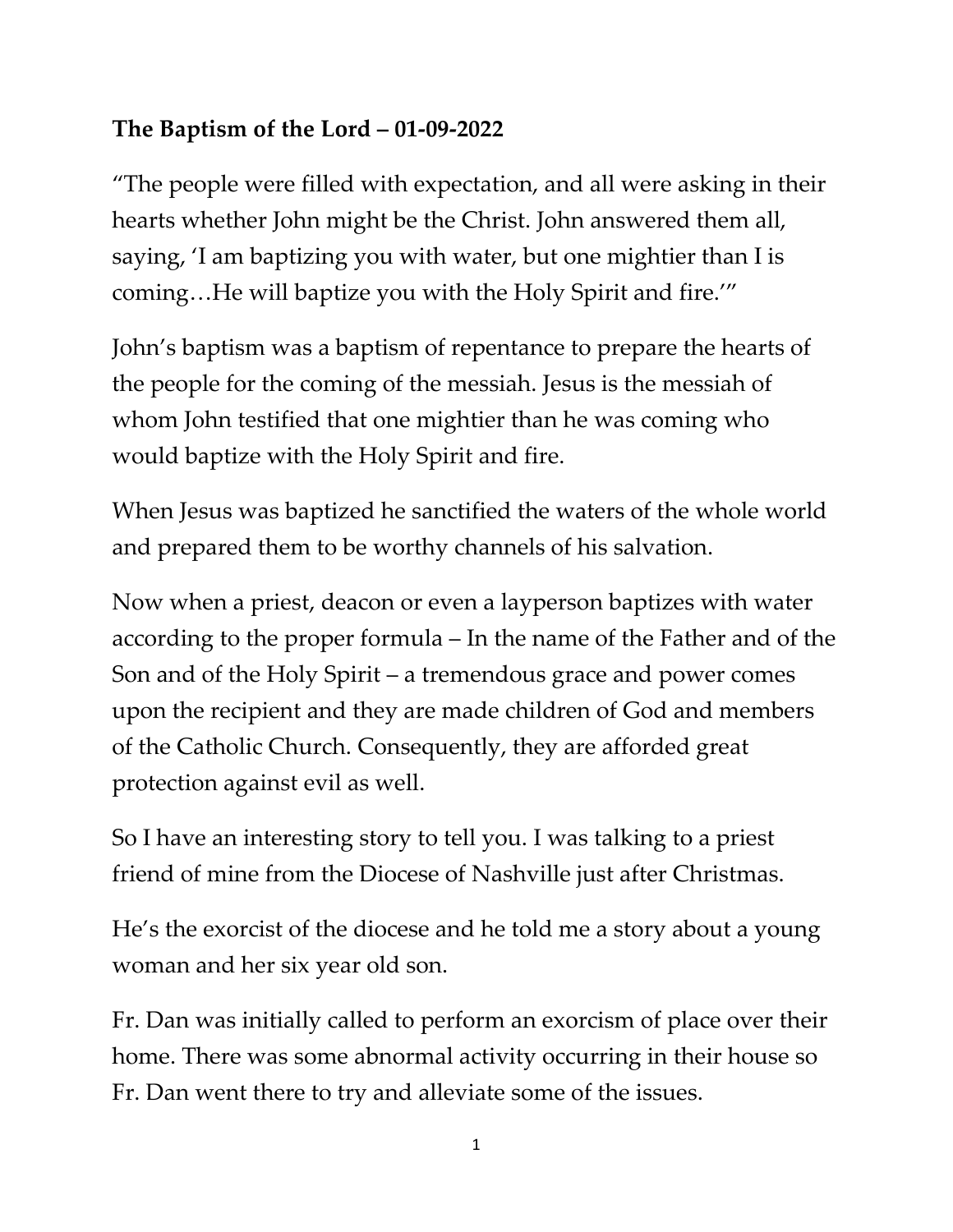He was able to take care of the problem but he warned the mother that she needed to get back to church and get her life in order. She promised she would but it didn't happen and then he got another call from her about the same issues.

Again he went and did an exorcism of place, again he fixed the problem and warned her a second time that she needed to get back to church and get her life in order. Again she made the same promise.

And then she called a third time but this time she was concerned about her six year old son. Mind you she hadn't come back to church so Fr. Dan said to her I'm not coming to you this time. You will have to come to me and bring your son with you.

This little boy was behaving badly to say the least. Fr. Dan didn't go into all the details but even as his mother was driving the little boy to see Fr. Dan he managed to escape the car at a stop light and the mother had to chase him down. He didn't want to see Fr. Dan.

They finally got to church and Fr. Dan led the child through a series of renunciation prayers but when it came time to say the name of Jesus he couldn't and exhibited some very bizarre behavior. Let's just say he was doing things that a normal six year old boy would ordinarily not do.

That's when Fr. Dan discovered that the little boy had not yet been baptized. Again, the mother and father had seriously neglected their parental duties and without baptism Fr. Dan said he was virtually powerless.